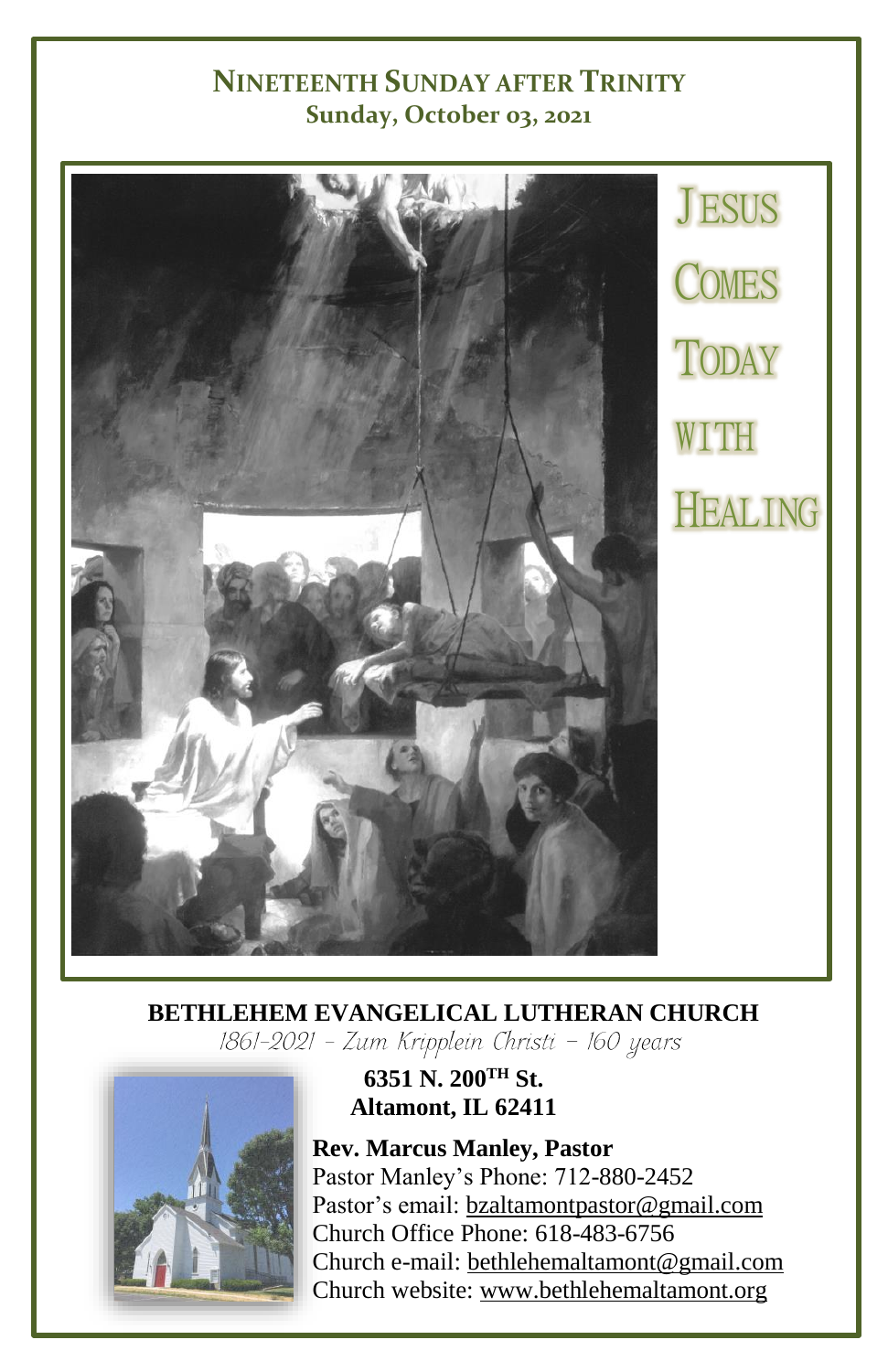*Welcome to Bethlehem Evangelical Lutheran Church, we are happy you are here today. It is customary when you enter the church nave to observe silence for meditation during your silent prayer, the ringing of the bells, and the prelude, in order to prepare you for the beginning of the worship service. Thank you for joining us today and God's Blessings.*

**PRAYERS AND REAL PROPERTY AND RELATIONS AND REAL PROPERTY** 

*Prayer before worship: Almighty and merciful God, of Your bountiful goodness keep from us all things that may hurt us that we, being ready in both body and soul, may cheerfully accomplish whatever You would have us do; through Jesus Christ, Your Son, our Lord, who lives and reigns with You and the Holy Spirit, one God, now and forever. Amen* 

#### **In our prayers we remember:**

Those in need of healing & comfort: *Carl Becker, Kaly Benning, Don & Bonnie Steffey (Pastor's Uncle & Aunt), Linda Crain, Tiffany Dunaway, Bernice Graumenz, Zoe Hoehler, Carol Laatsch, Tim Mueller, Luella Rubin, Susie Rush, Karen Stuemke, Steve Voelker, Clete Westendorf, Gene Wharton, Lynn Winter, and Lilly Wright.*

*For comfort to the family of Bob Roedl.*

*Luke & Jessica Mottashed were blessed with the birth of a son, Lincoln David, on Wednesday, September 29, 2021. Our prayers of joy and gratitude are with them as they celebrate this blessing.*

Those celebrating **Birthdays**: (10/03-10/09) *– 10/08 – Michelle Miller*

**Anniversary**: *Kevin & Diane Heiden 10/06 37 years*

**Church News Street Church News RECONSTRECT CONTROL** Communion Note – diluted wine is available, please request prior to worship service.

#### **Adult Bible Study**: What is your Christian plan?

- How do I figure out my vocation/calling?
- How does my vocation help my life's plan?
- How does planning help my worrying?

#### **Trustee's Report:**

Offering collected for the Home Purpose General Fund on September 26: \$4,302 *(Our anticipated 2021 weekly amount needed is \$5,972.) All loose change in the offering plate has been designated for the LWML Mites.* Church Window Project Fund total: \$13,743 (Total amount needed: \$55,000) *Donations given to the Church Window Project Fund in memory of Irene Spilker - \$65* Building General Fund Donations: \$868 Building Fund Donations designated to the parking lot: \$150 CID LCMS Missions – YTD 06/30: \$3,200 *(2021 annual Commitment is \$8,000)* Issues, Etc. – YTD 08/29: \$425 *(2021 annual commitment is \$1,000)*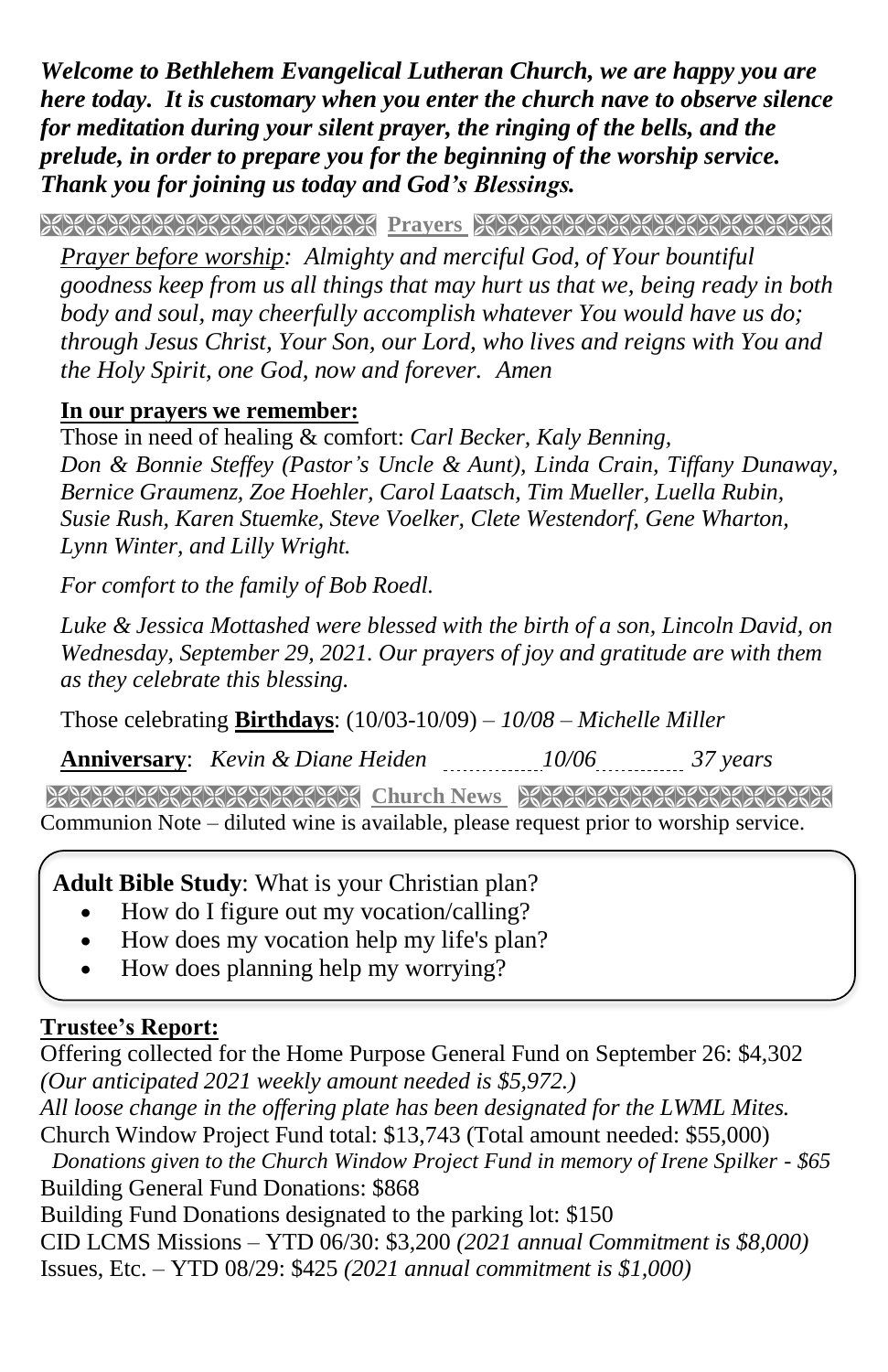#### **9:30 a.m. Tuesday Morning Matins Service:**

October  $5<sup>st</sup>$  – Conclusion – Revelation 22:16-21 – "Amen"

**Meals on Wheels** – Bethlehem is scheduled to deliver meals on October 4, 5, 6.

**Final Victory Workshop**. If you would like one of the remaining folders speak with pastor ASAP. The Bethlehem office can reproduce **Funeral Planning Guides** for all who would like one, and everyone is encouraged to speak with pastor to pre-plan your funeral service.

**BETHLEHEM MISSION FESTIVAL- On Sunday, October 10th, Bethlehem** will host Rev. Michael Schuermann, Pastor of University of Illinois Lutheran Church (UniLu). He will give a presentation on Campus ministry and UniLu. Freewill offerings will go to support UniLu. Schedule of events

- 
- include: 7pm Vespers Service
	- Fellowship and Refreshments
	- Presentation by Pastor Schuermann

**EXECT District & Synod News, Regional Items & Acknowledgments** 

The LLL members are having a **Pork Burger Sale and Bake Sale Saturday, October 9**, on the Triangle in Altamont from 11 AM to 1 PM. Anyone willing to donate an item for the Bake Sale is requested to have it at the Triangle by 10:30 AM. Proceeds from the Bake Sale will go towards supporting the Lutheran Hour on the Vandalia Radio Station. Questions should be directed to Raymond Stuckemeyer at 618-267-6909 or email at: restuck8@gmail.com

### Altamont Area LYF Groups to Host

# Trunk-or-Treat for Altamont Community

The Lutheran Youth Fellowship groups of Bethlehem, Immanuel, St. Paul—Blue Point and Zion are again coming together to host a Trunk-Or-Treat experience for the Altamont community! This year's event will be held on Saturday, October 30, 2021 from 6:30 p.m. to 8:00 p.m in the north parking lot of Immanuel Lutheran Church. Children are invited to wear costumes or masks as they parade around the church parking lot, trunk-or-treating for goodies dispersed from the trunks of the youth and church parishioners.

Host a Trunk – All parishioners are invited to participate by decorating a trunk and distributing treats at the event. Contests will be held for best youth decorated trunk and best other decorated trunk. A sign-up sheet will be posted closer to the event for those wishing to participate.

Youth Pizza & Costume Party – There will be a Pizza & Costume Party for all area LYF members in the Immanuel parish hall from 8:00 pm to 9:00 pm with prizes awarded for best costumes. Watch for more details in the coming weeks!